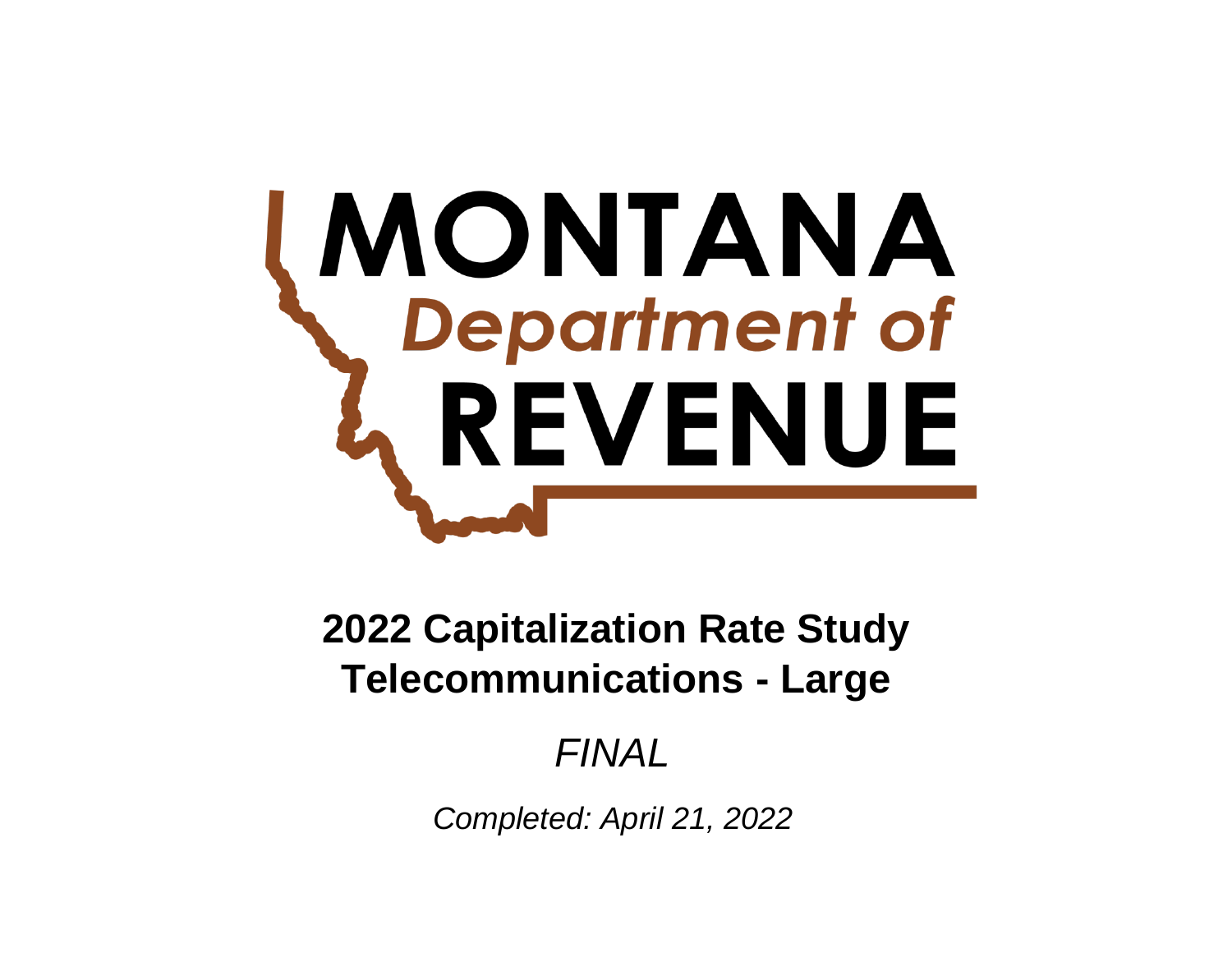#### **Yield Capitalization Rate Conclusion**

#### **Industry: Telecommunications - Large**

**2022 Assessment Year**

| Capital Structure <sup>[1]</sup>                                       |        |            |
|------------------------------------------------------------------------|--------|------------|
| Equity                                                                 | 55.00% |            |
| Debt                                                                   | 45.00% |            |
| <b>Equity Cost of Capital</b>                                          |        | Weighting  |
| Capital Asset Pricing Model - Ex Post <sup>[2]</sup>                   | 7.91%  | 25%        |
| Capital Asset Pricing Model - Ex Ante [2]                              | 6.67%  | 25%        |
| 3 Stage Dividend Discount Model - Dividends <sup>[3]</sup>             | 10.20% | 25%        |
| 3 Stage Dividend Discount Model - Earnings <sup>[3]</sup>              | 10.05% | 25%        |
| <b>Weighted Average</b>                                                | 8.71%  | 100%       |
| Selected Cost of Equity                                                | 8.71%  |            |
|                                                                        |        |            |
| <b>Debt Cost of Capital</b>                                            |        | Weighting  |
| A - Mergent's - Avg. YTM of A Rated Corporate Bonds <sup>[4]</sup>     | 3.04%  | <b>20%</b> |
| Baa - Mergent's - Avg. YTM of Baa Rated Corporate Bonds <sup>[4]</sup> | 3.37%  | 40%        |
| Ba - Avg of MTDOR Study, Bloomberg and Capital IQ <sup>[5]</sup>       | 5.31%  | 40%        |
| B - Avg of MTDOR Study, Bloomberg and Capital IQ <sup>[5]</sup>        | 7.81%  | 0%         |
| <b>Weighted Average</b>                                                | 4.08%  | 100%       |
| Selected Cost of Debt                                                  | 4.08%  |            |
|                                                                        |        |            |

#### **Weighted Average Cost of Capital (WACC)**

| Source of             | Capital          |                        | <b>Marginal Tax</b> | <b>After-tax Cost</b> |                      |
|-----------------------|------------------|------------------------|---------------------|-----------------------|----------------------|
| <b>Capital</b>        | <b>Structure</b> | <b>Cost of Capital</b> | Rate                | of Capital            | <b>Weighted Cost</b> |
| Equity                | 55.00%           | 8.71%                  |                     | 8.71%                 | 4.79%                |
| Debt                  | 45.00%           | 4.08%                  | 24.00%              | 3.10%                 | 1.40%                |
| <b>WACC</b>           | 100.00%          |                        |                     |                       | 6.19%                |
| <b>WACC (Rounded)</b> |                  |                        |                     |                       | 6.20%                |

#### Notes

[1] From worksheet: Capital Structure

[2] From worksheet: Capital Asset Pricing Model Summary

[3] From worksheet: Yield Equity Summary

[4] January 2022, Mergent Bond Record

[5] Average corporate bond yields from: Montana Department of Revenue High Yield Debt Study and Kroll Capitalization Rate Study.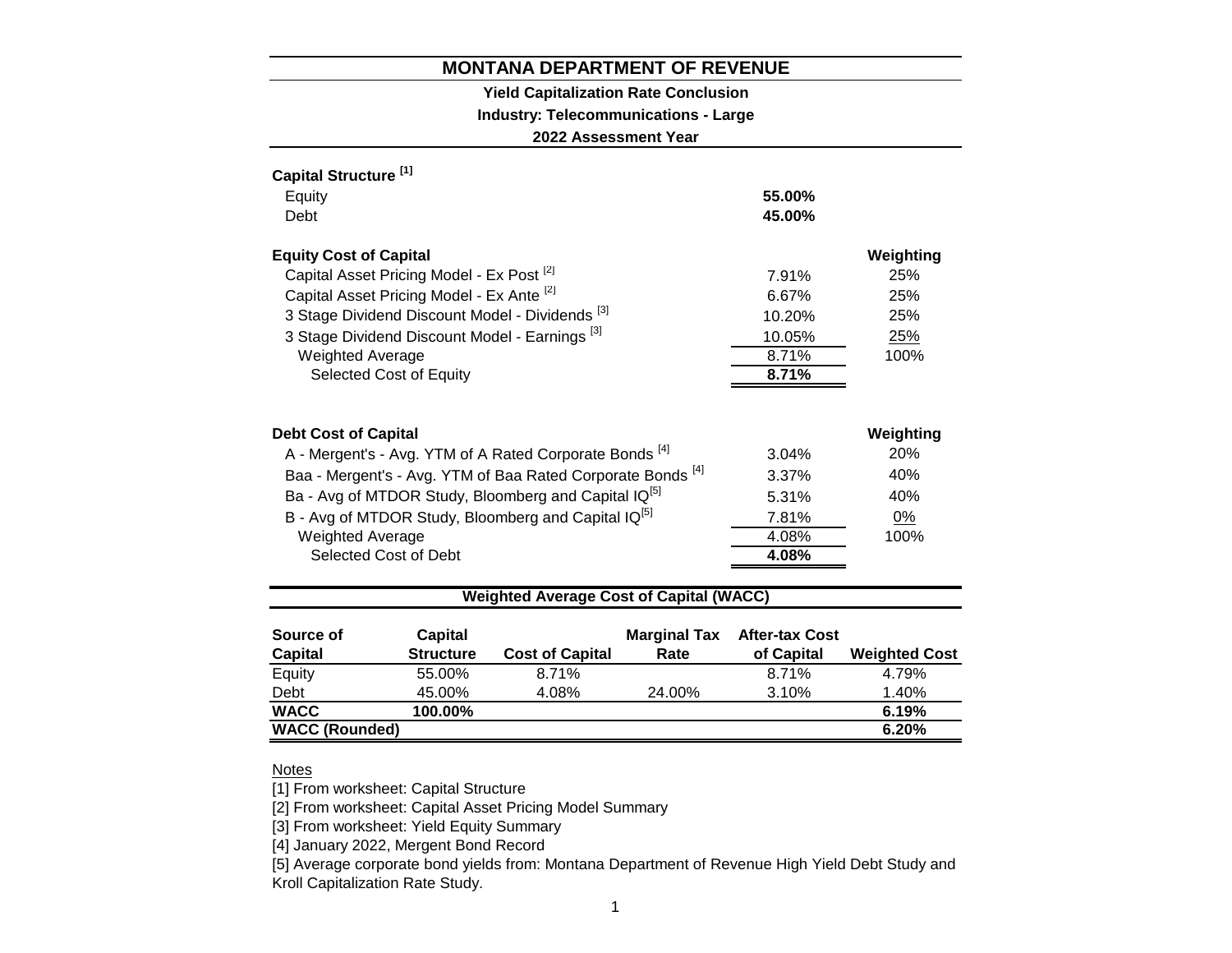#### **2022 Assessment Year Industry: Telecommunications - Large Direct Capitalization Rate Conclusion**

| Capital Structure <sup>[1]</sup><br>Equity<br>Debt                         | 55.00%<br>45.00% |
|----------------------------------------------------------------------------|------------------|
| <b>Equity Capitalization Rate<sup>[2]</sup></b><br>NOI After-tax<br>GCF    | 7.30%<br>14.65%  |
| Debt Capitalization Rate <sup>[3]</sup><br><b>Calculated Current Yield</b> | 3.75%            |

| <b>NOI After-tax Direct Capitalization Rate</b><br>Weighted<br>After-tax<br><b>Capitalization</b><br><b>Marginal Tax</b><br><b>Capitalization</b><br>Source of<br>Capital<br><b>Capitalization</b> |                  |       |        |       |       |  |  |  |
|----------------------------------------------------------------------------------------------------------------------------------------------------------------------------------------------------|------------------|-------|--------|-------|-------|--|--|--|
| <b>Capital</b>                                                                                                                                                                                     | <b>Structure</b> | Rate  | Rate   | Rate  | Rate  |  |  |  |
| Equity                                                                                                                                                                                             | 55.00%           | 7.30% |        | 7.30% | 4.02% |  |  |  |
| Debt                                                                                                                                                                                               | 45.00%           | 3.75% | 24.00% | 2.85% | 1.28% |  |  |  |
| <b>Total</b>                                                                                                                                                                                       | 100.00%          |       |        |       | 5.30% |  |  |  |
| <b>Total (Rounded)</b>                                                                                                                                                                             |                  |       |        |       | 5.30% |  |  |  |

| <b>GCF Direct Capitalization Rate</b> |                             |                               |                             |                                            |                                           |  |  |
|---------------------------------------|-----------------------------|-------------------------------|-----------------------------|--------------------------------------------|-------------------------------------------|--|--|
| Source of<br><b>Capital</b>           | Capital<br><b>Structure</b> | <b>Capitalization</b><br>Rate | <b>Marginal Tax</b><br>Rate | After-tax<br><b>Capitalization</b><br>Rate | Weighted<br><b>Capitalization</b><br>Rate |  |  |
| Equity                                | 55.00%                      | 14.65%                        |                             | 14.65%                                     | 8.06%                                     |  |  |
| Debt                                  | 45.00%                      | 3.75%                         | 24.00%                      | 2.85%                                      | 1.28%                                     |  |  |
| <b>WACC</b>                           | 100.00%                     |                               |                             |                                            | 9.34%                                     |  |  |
| <b>Total (Rounded)</b>                |                             |                               |                             |                                            | 9.35%                                     |  |  |

Notes:

[1] From worksheet: Capital Structure

[2] From worksheet: Direct Equity Summary

[3] From worksheet: Calculated Current Yield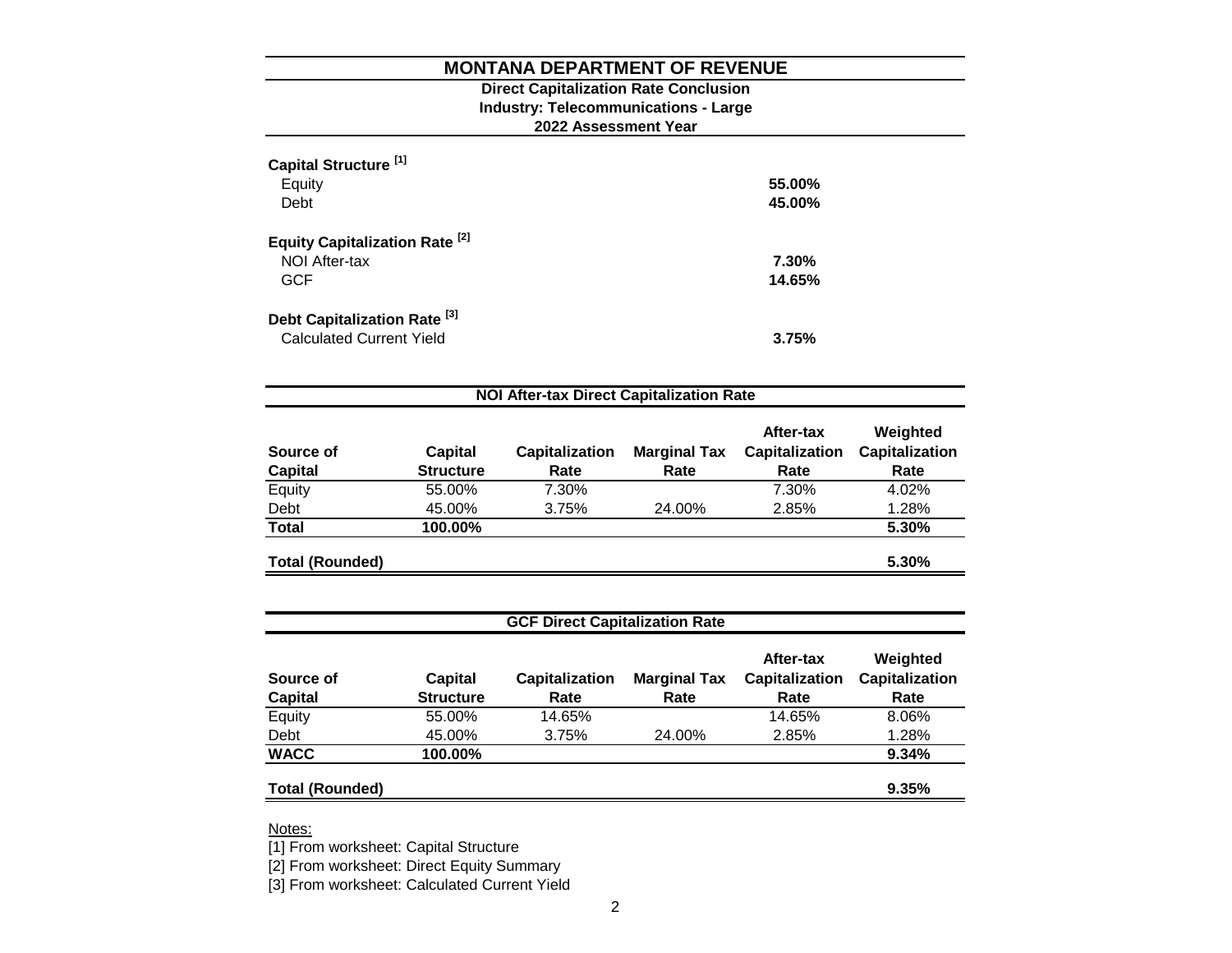#### **Selection of Guideline Companies**

#### **Industry: Telecommunications - Large**

#### **2022 Assessment Year**

#### **Screening Requirements:**

The universe of companies is all companies listed in Value Line under the Cable TV, Telecom Services, and Telecom Utilities industries.

Companies were then selected using the following screening criteria:

1. Market value of equity above 100 billion USD.

2. Incorporated in the United States of America.

3. Primarily provides two-way transmission of voice, image, data, or other information over wire, cable, fiber optics, microwave, radio, satellite, or similar facilities.

4. No significant merger & acquisition activity during the year.

The Value Line industry groups listed above were analyzed to determine which companies had a market capitalization over 100 billion U.S. dollars at December 31, 2021. Initial analysis revealed five companies that met this criteria: Charter Communications (CHTR), Comcast Corp. (CMCSA), AT&T Inc. (T), T-Mobile US, Inc. (TMUS), and Verizon Communications (VZ). All five companies were then verified as incorporated in the United States. The five companies were analyzed for significant merger and acquisition activity during the previous year. Finding none, the five companies were selected for use as guideline public companies in estimating the cost of capital in this study (CHTR, CMCSA, T, TMUS, VZ).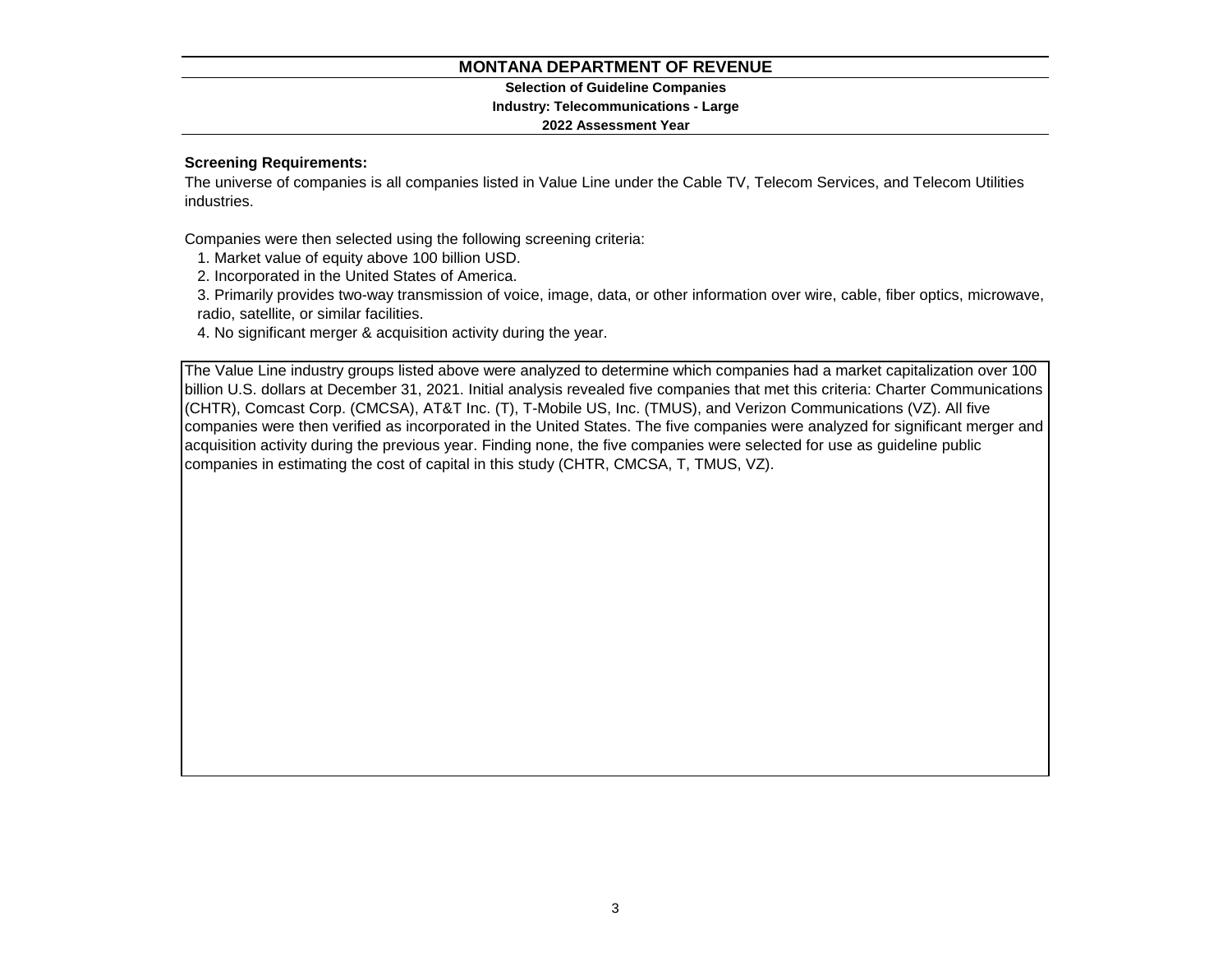#### **Support for Capital Structure Industry: Telecommunications - Large**

**2022 Assessment Year**

*(\$ and Shares Outstanding In Millions, Except Per Share Amounts)*

| А                    | в                 | C                 | D                | E.                     |              | G                 | н                   |                     |                 | Κ             |          | М         | N                |
|----------------------|-------------------|-------------------|------------------|------------------------|--------------|-------------------|---------------------|---------------------|-----------------|---------------|----------|-----------|------------------|
|                      |                   |                   |                  |                        | End of       |                   |                     |                     |                 | Total         |          |           |                  |
|                      |                   |                   |                  |                        | Year         |                   |                     |                     |                 | Common,       |          |           |                  |
|                      |                   |                   |                  |                        | Closing      |                   |                     |                     |                 | Preferred, LT |          |           |                  |
| <b>Ticker</b>        |                   | <b>Industry</b>   | <b>Financial</b> | <b>Shares</b>          | <b>Stock</b> | <b>IMV Common</b> | <b>MV Preferred</b> | <b>MV Long Term</b> | PV of Operating | Debt, & Op    |          | %         | % Debt &         |
| Symbol               | Company           | Group             |                  | Strength   Outstanding | Price        | <b>Stock</b>      | <b>Stock</b>        | Debt                | Leases          | Leases        | % Common | Preferred | <b>Op Leases</b> |
|                      |                   | Value Line        | Value Line       | $10-K$                 | Yahoo        | ExF               | 10- $K$             | 10-K                | 10-K            | $G+H+I+J$     | G/K      | H/K       | $(l+J)/K$        |
|                      |                   |                   |                  |                        |              |                   | Note [1]            | Note [2]            |                 |               |          |           |                  |
| <b>CHTR</b>          | Charter Communic. | <b>CABLETV</b>    | $B++$            | 173                    | 651.97       | 112,622           | $\mathbf 0$         | 99,641              | 1,451           | 213,714       | 53%      | 0%        | 47%              |
| <b>CMCSA</b>         | Comcast Corp.     | <b>CABLETV</b>    | $A+$             | 4,533                  | 50.33        | 228,157           | 0                   | 109,300             | 7,239           | 344,696       | 66%      | 0%        | 34%              |
|                      | AT&T Inc.         | <b>TELESERV A</b> |                  | 7,141                  | 24.60        | 175,670           | 0                   | 204,439             | 24,967          | 405,076       | 43%      | 0%        | 57%              |
| TMUS                 | T-Mobile US       | TELESERV B+       |                  | 1,249                  | 115.98       | 144,884           | 0                   | 78,377              | 29,243          | 252,504       | 57%      | 0%        | 43%              |
| VZ                   | Verizon Communic. | TELESERV   A++    |                  | 4,138                  | 51.96        | 215,017           | 0                   | 170,530             | 27,062          | 412,609       | 52%      | 0%        | 48%              |
| <b>All Companies</b> |                   |                   |                  |                        |              | 876,351           | $\mathbf 0$         | 662,287             | 89,962          | 1,628,600     | 54%      | 0%        | 46%              |
| Average              |                   |                   |                  |                        |              |                   |                     |                     |                 |               | 54%      | 0%        | 46%              |
| Median               |                   |                   |                  |                        |              |                   |                     |                     |                 |               | 53%      | 0%        | 47%              |
| High                 |                   |                   |                  |                        |              |                   |                     |                     |                 |               | 66%      | 0%        | 57%              |
| Low                  |                   |                   |                  |                        |              |                   |                     |                     |                 |               | 43%      | 0%        | 34%              |
| Selected             |                   |                   |                  |                        |              |                   |                     |                     |                 |               | 55%      |           | 45%              |
|                      |                   |                   |                  |                        |              |                   |                     |                     |                 |               |          |           |                  |

| Notes:                                                                   |                     |     | Median |     |
|--------------------------------------------------------------------------|---------------------|-----|--------|-----|
| [1] Market value of preferred stock assumed to equal book value          | <b>Current Year</b> | 53% | 0%     | 47% |
| [2] Market value of debt is fair value of long term debt from 10-K notes | <b>Prior Year</b>   | 58% | 0%     | 42% |
|                                                                          | 2 Years Prior       | 60% | 0%     | 40% |
| MCA 15-1-210, rationale for changes to guideline companies:              | 3 Year Average      | 57% | 0%     | 43% |

2022 - No Changes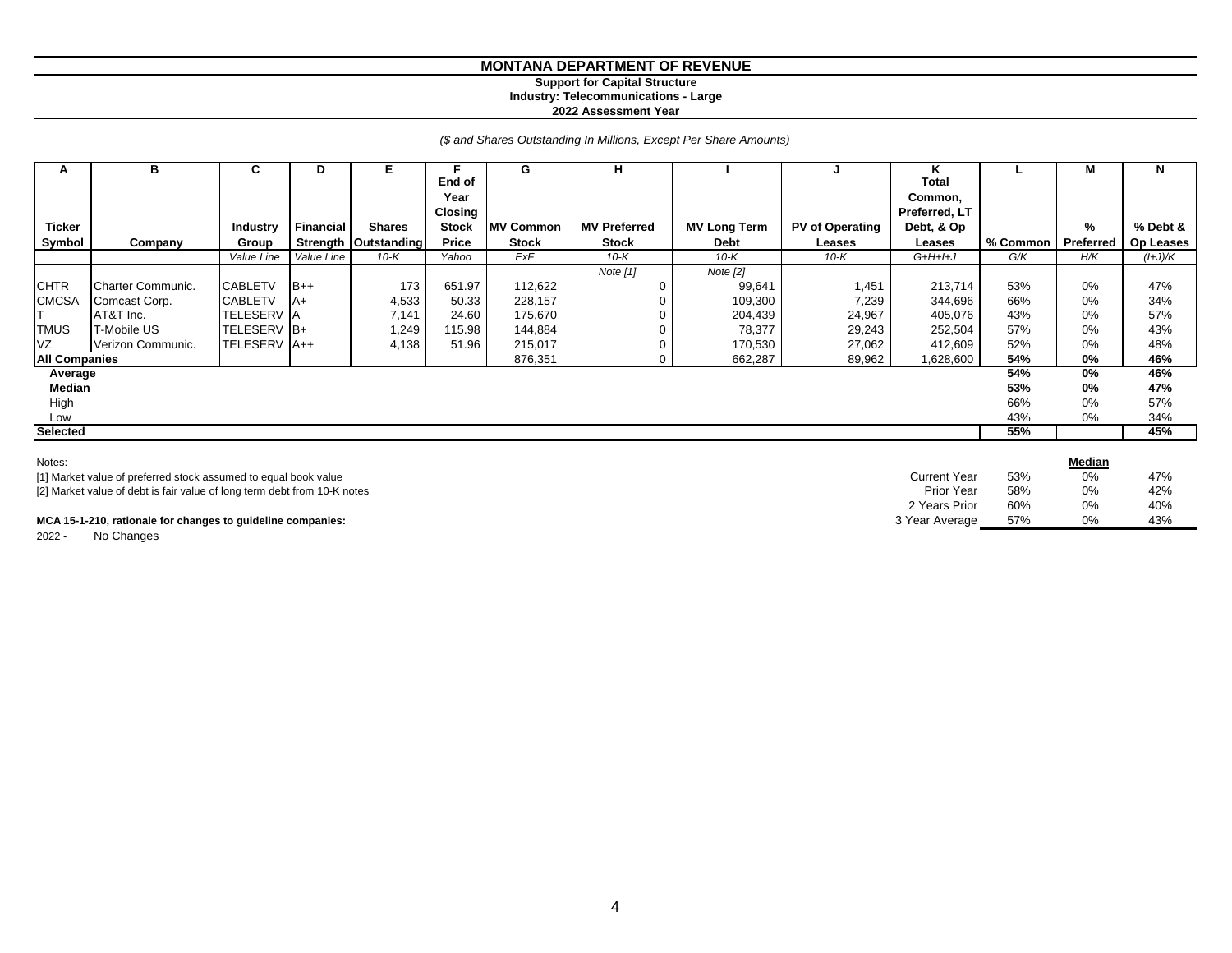#### **2022 Assessment Year Industry: Telecommunications - Large Capital Asset Pricing Model (CAPM)**

*k e = R <sup>f</sup> + β x ERP*

|           |                                   | Ex Post | Ex Ante |
|-----------|-----------------------------------|---------|---------|
| $K_{e}$   | Cost of Equity                    | 7.91%   | 6.67%   |
| $R_f =$   | <b>Risk Free Rate</b>             | 1.94%   | 1.94%   |
| $\beta =$ | Beta                              | 0.80    | 0.80    |
| $ERP =$   | Equity Risk Premium $(R_m - R_i)$ | 7.46%   | 5.91%   |
| $R_m =$   | Market Rate of Return             | 9.40%   | 7.85%   |

#### **Risk Free Rate Measures (R<sup>f</sup> ):**

| The Value Line Investment Survey: Selection & Opinion <sup>[1]</sup><br>January 7, 2022 Page 2089                                                                           |                                  |
|-----------------------------------------------------------------------------------------------------------------------------------------------------------------------------|----------------------------------|
| Selected Yields on Taxable U.S. Treasury Securities as of 12/27/21                                                                                                          |                                  |
| 10-year                                                                                                                                                                     | 1.48%                            |
| 30-year                                                                                                                                                                     | 1.88%                            |
| Federal Reserve Statistical Release <sup>[2]</sup><br>U.S. government securities, Treasury constant maturities, Nominal, December 31, 2021<br>10-year<br>20-year<br>30-year | 1.52%<br>1.94%<br>1.90%<br>1.94% |
| <b>Risk Free Rate Selected</b>                                                                                                                                              |                                  |

#### Notes

[1] "Value Line Selection & Opinion", Value Line (January 7, 2022)

[2] <https://www.federalreserve.gov/datadownload/Choose.aspx?rel=H.15>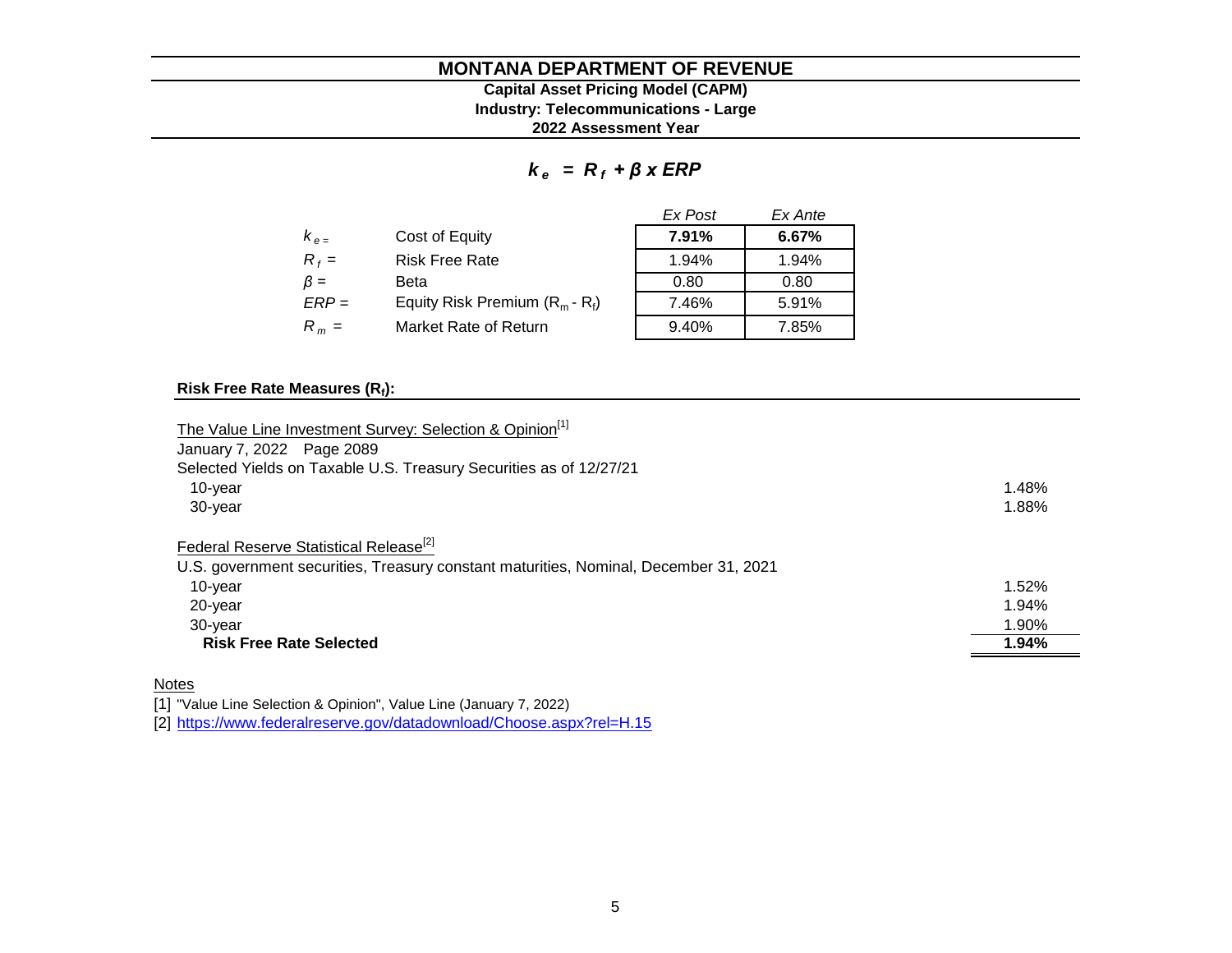# **Capital Asset Pricing Model (CAPM)**

**Industry: Telecommunications - Large**

**2022 Assessment Year**

| $k_e = R_f + \beta x ERP$                                 |                 |       |             |       |  |  |
|-----------------------------------------------------------|-----------------|-------|-------------|-------|--|--|
| Ex Post - Equity Risk Premium Measures (ERP = Rm - Rf)    |                 |       |             |       |  |  |
| Duff & Phelps, 2022 Cost of Capital Navigator             |                 |       |             |       |  |  |
|                                                           |                 | $R_m$ | $R_{\rm f}$ | ERP   |  |  |
| ERP "Historical" - Ex Post                                | Arithmetic Avg. | 9.40% | 1.94%       | 7.46% |  |  |
| ERP "Supply-side" - Ex Post                               | Arithmetic Avg. | 8.16% | 1.94%       | 6.22% |  |  |
| <b>Ex Post Equity Risk Premium Selected</b>               |                 | 9.40% | 1.94%       | 7.46% |  |  |
| Ex Ante - Equity Risk Premium Measures (ERP = Rm - Rf)    |                 |       |             |       |  |  |
|                                                           |                 |       |             |       |  |  |
| DOR 3 Stage Dividend Growth Model, S & P 500, See Exhibit |                 |       |             |       |  |  |
|                                                           |                 | $R_m$ | $R_{\rm f}$ | ERP   |  |  |
| ERP - Ex Ante                                             |                 | 8.05% | 1.94%       | 6.11% |  |  |
| Duff & Phelps, 2022 Cost of Capital Navigator             |                 |       |             |       |  |  |
|                                                           |                 | $R_m$ | $R_{\rm f}$ | ERP   |  |  |
| ERP "Conditional" - Ex Ante                               |                 | 8.00% | 2.50%       | 5.50% |  |  |
| Damodaran Implied ERP (Jan 5, 2022)                       |                 |       |             |       |  |  |
|                                                           |                 | $R_m$ | $R_{\rm f}$ | ERP   |  |  |
| Implied Premium (FCFE) - Ex Ante                          |                 | 5.76% | 1.52%       | 4.24% |  |  |
| Implied Premium (FCFE with sustainable payout) - Ex Ante  |                 | 6.42% | 1.52%       | 4.90% |  |  |
|                                                           |                 | $R_m$ | $R_{f}$     | ERP   |  |  |
| Average                                                   |                 | 7.06% |             | 5.19% |  |  |
| Median                                                    |                 | 7.21% |             | 5.20% |  |  |
| High                                                      |                 | 8.05% |             | 6.11% |  |  |
| <u>Low</u>                                                |                 | 5.76% |             | 4.24% |  |  |
| <b>Equity Risk Premium Selected</b>                       |                 | 7.85% | 1.94%       | 5.91% |  |  |

#### **Notes**

[4]  $R_m$  estimated using selected Risk Free Rate ( $R_f$ )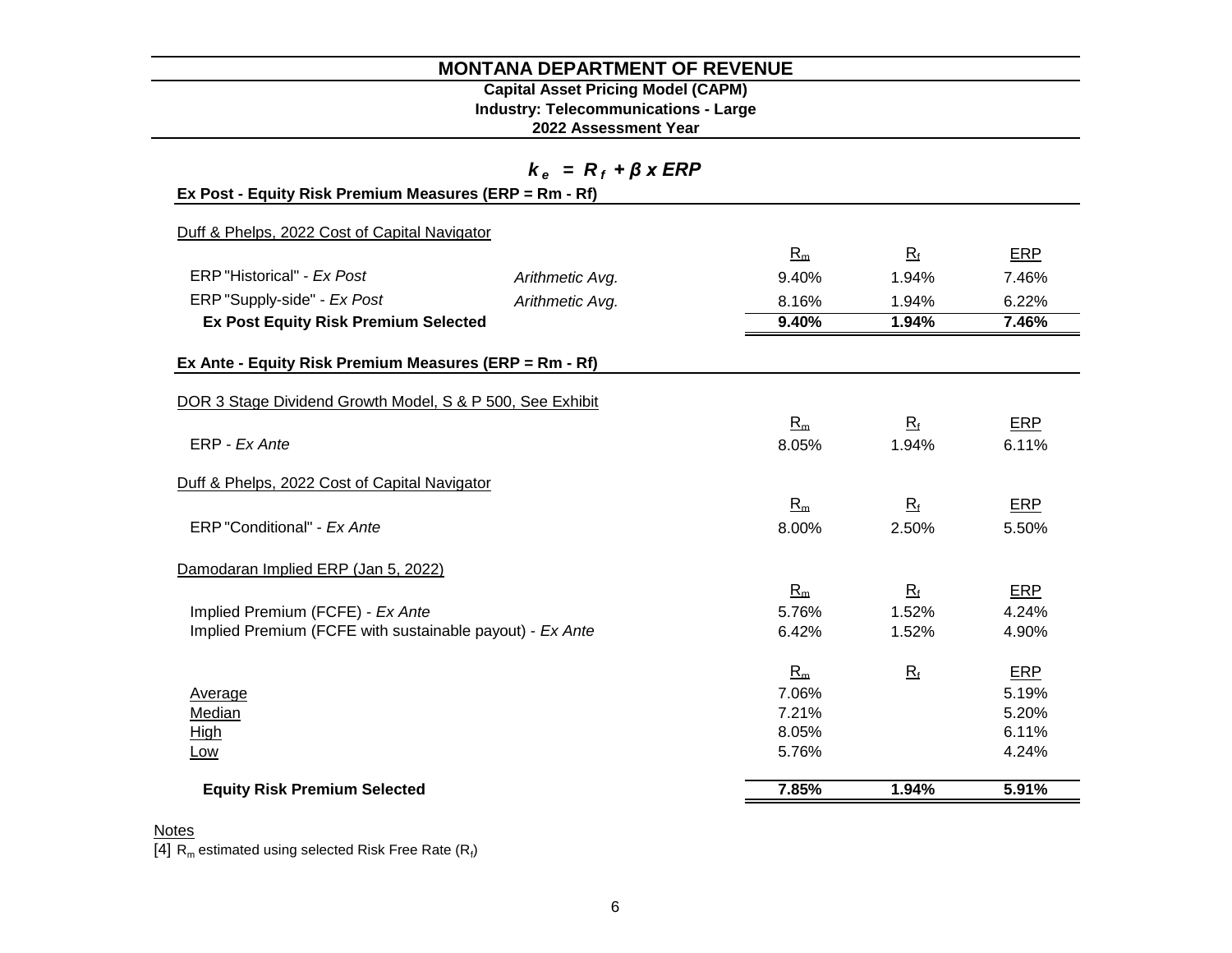#### **2022 Assessment Year Industry: Telecommunications - Large Support for Beta Selection in CAPM**

| A                      | в                        | C               | D                | Е           |
|------------------------|--------------------------|-----------------|------------------|-------------|
| <b>Ticker</b>          |                          | <b>Industry</b> | <b>Financial</b> |             |
| Symbol                 | Company                  | Group           | <b>Strength</b>  | <b>Beta</b> |
|                        |                          | Value Line      | Value Line       | Value Line  |
| <b>CHTR</b>            | <b>Charter Communic.</b> | <b>CABLETV</b>  | $B++$            | 0.85        |
| <b>CMCSA</b>           | Comcast Corp.            | <b>CABLETV</b>  | A+               | 0.80        |
| Π                      | AT&T Inc.                | <b>TELESERV</b> | A                | 0.80        |
| <b>TMUS</b>            | T-Mobile US              | <b>TELESERV</b> | B+               | 0.75        |
| VZ                     | Verizon Communic.        | <b>TELESERV</b> | $A++$            | 0.60        |
| Average                |                          |                 |                  | 0.76        |
| <b>Median</b>          |                          |                 |                  | 0.80        |
| <b>Trimmed Average</b> |                          |                 |                  | 0.78        |
| High                   |                          |                 |                  | 0.85        |
| Low                    |                          |                 |                  | 0.60        |
| <b>Selected</b>        |                          |                 |                  | 0.80        |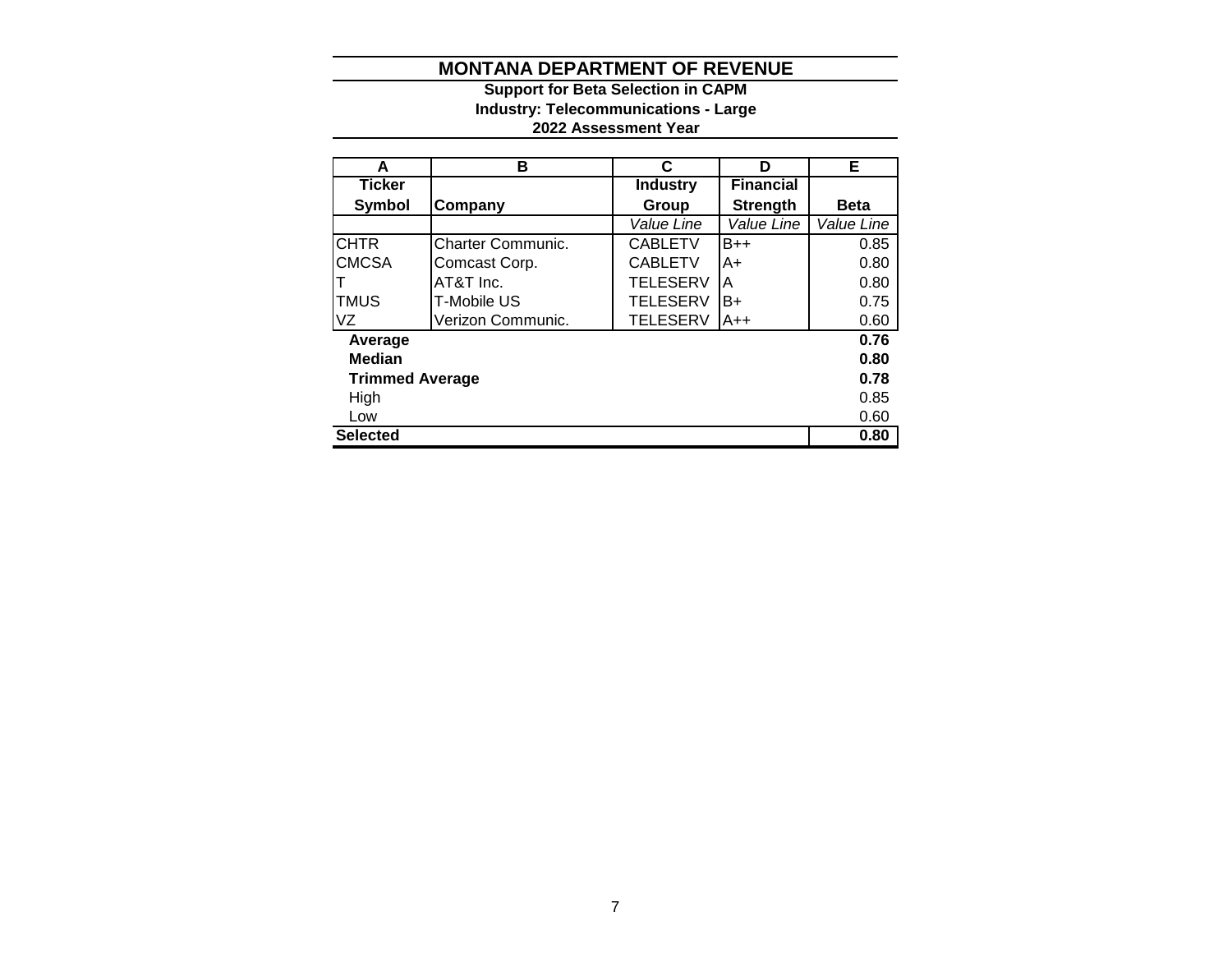#### **Inflation & Real Growth**

**Industry: Telecommunications - Large**

**2022 Assessment Year**

|                                                   |                    |                             |                          |       | <b>Nominal Growth</b> |
|---------------------------------------------------|--------------------|-----------------------------|--------------------------|-------|-----------------------|
| А                                                 | в                  | С                           | D                        | Е     | F                     |
| <b>Source Description</b>                         | Inflation<br>(CPI) | <b>Real Growth</b><br>(GDP) | <b>Nominal</b><br>Growth | Low   | High                  |
| Livingston Survey <sup>[1]</sup>                  | 2.44%              | 2.21%                       | 4.65%                    |       |                       |
| Survey of Professional Forecasters <sup>[2]</sup> | 2.49%              | 2.25%                       | 4.74%                    |       |                       |
| Congressional Budget Office <sup>[3]</sup>        |                    |                             |                          |       |                       |
| Average                                           | 2.47%              | 2.23%                       | 4.70%                    |       |                       |
| Median                                            | 2.47%              | 2.23%                       | 4.70%                    |       |                       |
| High                                              | 2.49%              | 2.25%                       | 4.74%                    |       |                       |
| Low                                               | 2.44%              | 2.21%                       | 4.65%                    |       |                       |
| <b>Selected</b>                                   | 2.45%              | 2.25%                       | 4.70%                    | 4.65% | 4.74%                 |

|      | <b>Inflationary Trend Factors</b> |                                                     |                                                    |                                   |                                                     |                                       |  |  |  |  |  |  |  |  |
|------|-----------------------------------|-----------------------------------------------------|----------------------------------------------------|-----------------------------------|-----------------------------------------------------|---------------------------------------|--|--|--|--|--|--|--|--|
| Year | Dec. CPI-U Index                  | Percent<br>Change<br><b>From</b><br><b>Previous</b> | Dec. to Dec.<br><b>Conversion</b><br><b>Factor</b> | Annual Avg.<br><b>CPI-U Index</b> | Percent<br>Change<br><b>From</b><br><b>Previous</b> | Annual<br>Conversion<br><b>Factor</b> |  |  |  |  |  |  |  |  |
|      | Note [5]                          | Note [6]                                            | Note [7]                                           | Note [5]                          | Note [6]                                            | Note [7]                              |  |  |  |  |  |  |  |  |
| 2011 | 225.672                           | 2.9%                                                | 1.2354                                             | 224.939                           | 3.1%                                                | 1.2046                                |  |  |  |  |  |  |  |  |
| 2012 | 229.601                           | 1.7%                                                | 1.2143                                             | 229.594                           | 2.0%                                                | 1.1802                                |  |  |  |  |  |  |  |  |
| 2013 | 233.049                           | 1.5%                                                | 1.1963                                             | 232.957                           | 1.4%                                                | 1.1632                                |  |  |  |  |  |  |  |  |
| 2014 | 234.812                           | 0.8%                                                | 1.1873                                             | 236.736                           | 1.6%                                                | 1.1446                                |  |  |  |  |  |  |  |  |
| 2015 | 236.525                           | 0.7%                                                | 1.1787                                             | 237.017                           | 0.1%                                                | 1.1433                                |  |  |  |  |  |  |  |  |
| 2016 | 241.432                           | 2.0%                                                | 1.1548                                             | 240.007                           | 1.2%                                                | 1.1290                                |  |  |  |  |  |  |  |  |
| 2017 | 246.524                           | 2.1%                                                | 1.1309                                             | 245.120                           | 2.1%                                                | 1.1055                                |  |  |  |  |  |  |  |  |
| 2018 | 251.233                           | 1.9%                                                | 1.1097                                             | 251.107                           | 2.4%                                                | 1.0791                                |  |  |  |  |  |  |  |  |
| 2019 | 256.974                           | 2.2%                                                | 1.0849                                             | 255.657                           | 1.8%                                                | 1.0599                                |  |  |  |  |  |  |  |  |
| 2020 | 260.474                           | 1.3%                                                | 1.0704                                             | 258.811                           | 1.2%                                                | 1.0470                                |  |  |  |  |  |  |  |  |
| 2021 | 278.802                           | 6.6%                                                | 1.0000                                             | 270.970                           | 4.5%                                                | 1.0000                                |  |  |  |  |  |  |  |  |

**Notes** 

[1] Federal Reserve Bank of Philadelphia The Livingston Survey December 17, 2021 Table 3 Inflation Rate and Real GDP mean

<https://www.philadelphiafed.org/research-and-data/real-time-center/livingston-survey>

[2] Federal Reserve Bank of Philadelphia Survey of Professional Forecasters February 11, 2022 Table 8 and Table 9 Average over next 10-Year mean

<https://www.philadelphiafed.org/surveys-and-data/real-time-data-research/survey-of-professional-forecasters> [3] Not available at study date

<https://www.cbo.gov/about/products/budget-economic-data#4>

[5] Historical Consumer Price Index for All Urban Consumers (CPI-U): U.S. city average, all items, index averages (1982-84=100, unless otherwise noted)

<https://www.bls.gov/cpi/tables/supplemental-files/historical-cpi-u-202001.pdf>

[6] (Row year - Previous Year) / Row Year

[7] Most current year / Row year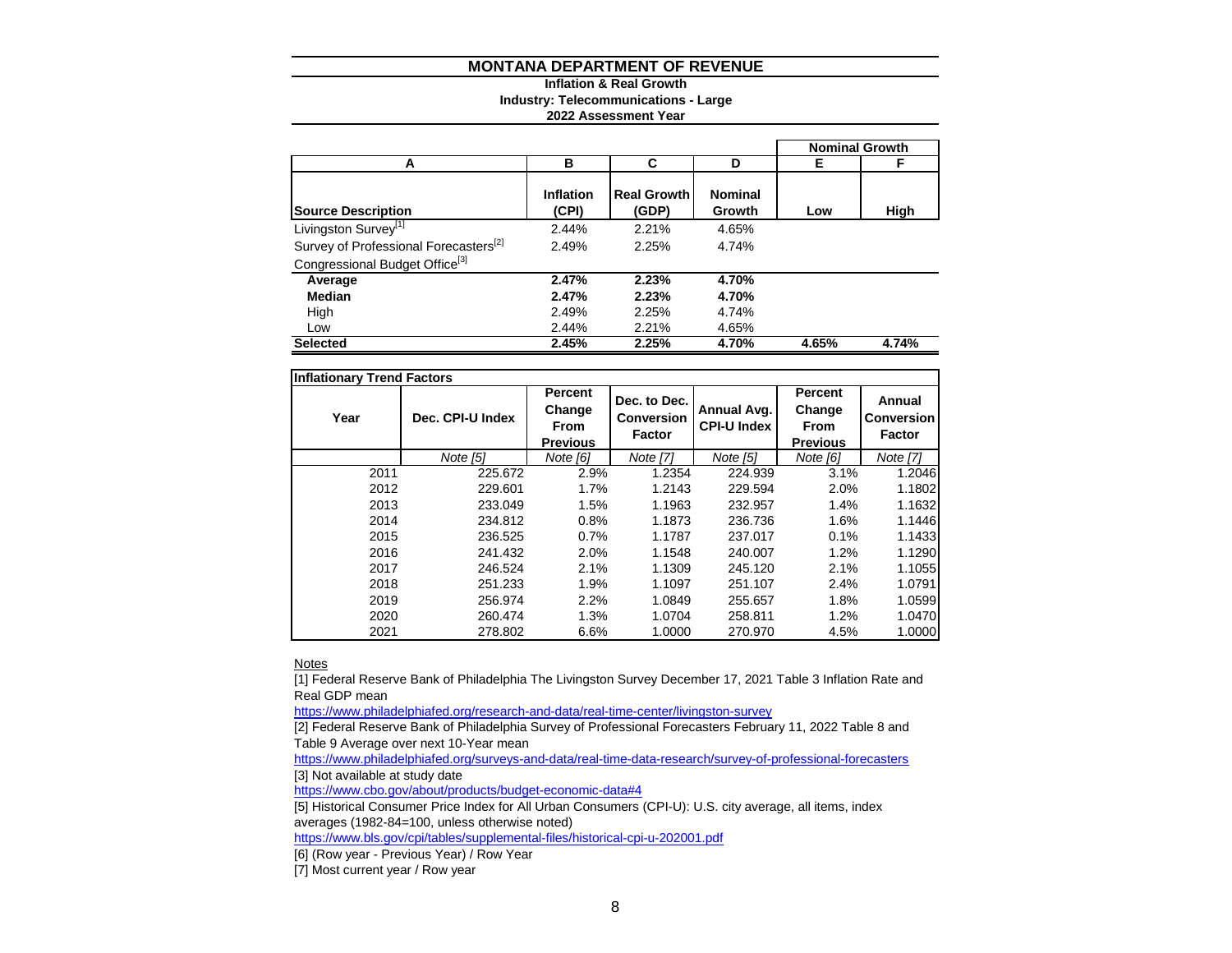# **3 Stage Dividend Discount Model (DDM)**

**Industry: Telecommunications - Large**

**2022 Assessment Year**

**ke = (D<sup>1</sup> / P<sup>0</sup> ) + g**

**ke =** Cost of Equity

**D1 =** Expected Dividend

**P0 =** Current Price Per Share

**g =** Sustainable Long-Term Growth

| A               | В                 | C.                    | D             | E.                     |                            | G                          | н.                    |                       |
|-----------------|-------------------|-----------------------|---------------|------------------------|----------------------------|----------------------------|-----------------------|-----------------------|
|                 |                   | 2021                  | 2022 Est      |                        | <b>Sustainable</b>         | <b>Sustainable</b>         | <b>Cost of Equity</b> | <b>Cost of Equity</b> |
|                 |                   | <b>Year End Stock</b> | Div'ds Decl'd | <b>Expected Equity</b> | Long-Term                  | Long-Term                  | <b>Dividend</b>       | <b>Earnings</b>       |
| <b>Ticker</b>   | <b>Company</b>    | <b>Price</b>          | per sh        | <b>Payout Yield</b>    | Growth Rate <sup>[1]</sup> | Growth Rate <sup>[1]</sup> | Growth                | Growth                |
|                 |                   | Yahoo                 | Value Line    | D/C                    | <b>Dividends</b>           | Earnings                   | E+F                   | E+G                   |
|                 |                   | $P_o$                 | $D_{1}$       | $D_1/P_0$              | g                          | g                          | $k_e$                 | $k_e$                 |
| <b>CHTR</b>     | Charter Communic. | 651.97                | 0.00          | 0.00%                  |                            |                            |                       |                       |
| <b>CMCSA</b>    | Comcast Corp.     | 50.33                 | 1.08          | 2.15%                  | 7.23%                      | 6.99%                      | 9.38%                 | 9.13%                 |
|                 | AT&T Inc.         | 24.60                 | 2.08          | 8.46%                  | 4.84%                      | 4.78%                      | 13.29%                | 13.24%                |
| <b>TMUS</b>     | T-Mobile US       | 115.98                | 0.00          | 0.00%                  |                            |                            |                       |                       |
| VZ              | Verizon Communic. | 51.96                 | 2.52          | 4.85%                  | 3.15%                      | 2.95%                      | 8.00%                 | 7.80%                 |
| Average         |                   |                       |               |                        |                            |                            | 10.22%                | 10.06%                |
| Median          |                   |                       |               |                        |                            |                            | 9.38%                 | 9.13%                 |
| High            |                   |                       |               |                        |                            |                            | 13.29%                | 13.24%                |
| Low             |                   |                       |               |                        |                            |                            | 8.00%                 | 7.80%                 |
| <b>Selected</b> |                   |                       |               |                        |                            |                            | 10.20%                | 10.05%                |

# **Notes**

[1] From worksheet: DDM Sustainable Long-Term Growth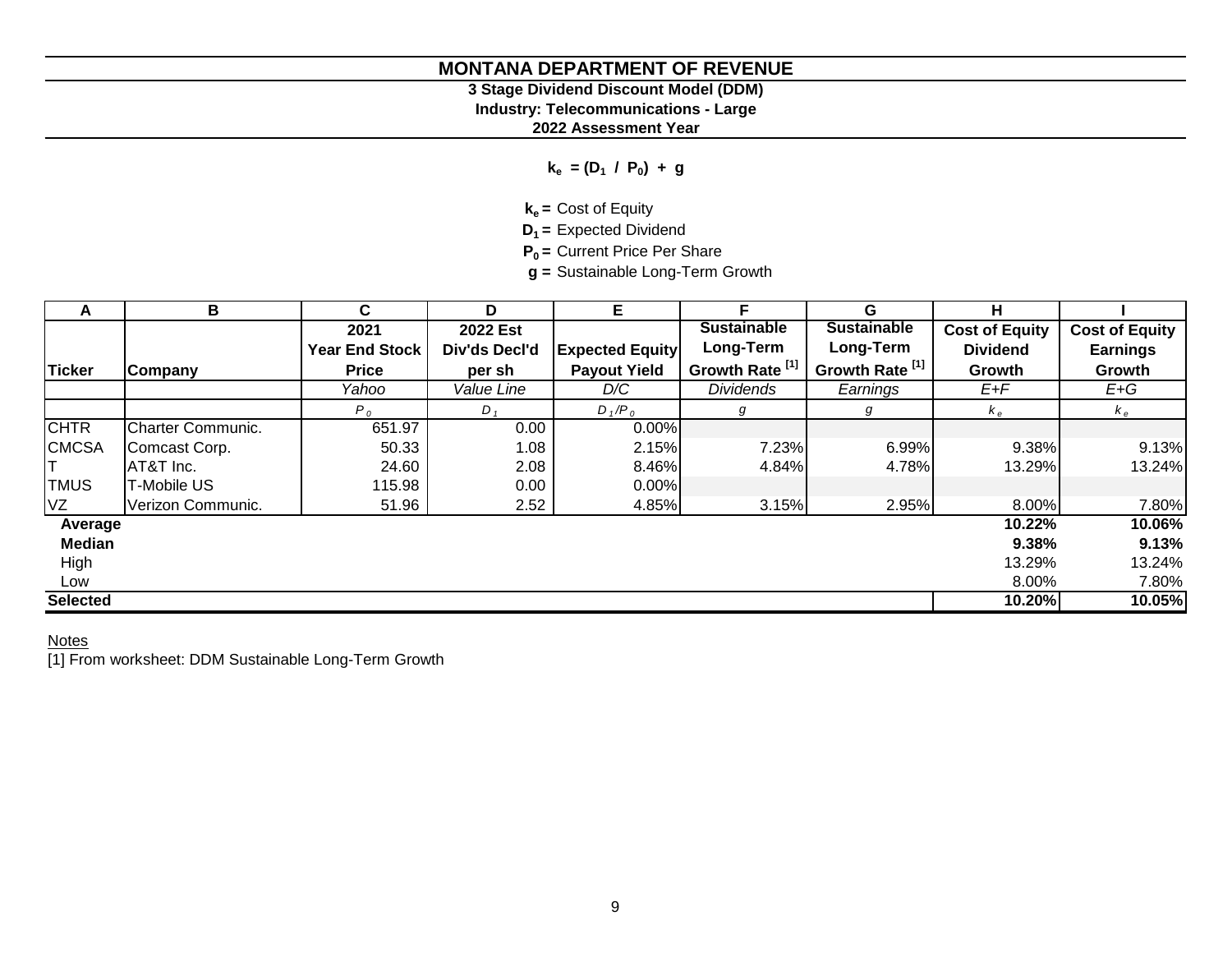# **Support for DDM - Short Term Growth Rate Calculations**

**Industry: Telecommunications - Large**

**2022 Assessment Year**

| A             | в                 | С                    | D                       |                 |               | G                  |
|---------------|-------------------|----------------------|-------------------------|-----------------|---------------|--------------------|
|               |                   |                      |                         |                 | Div'ds Decl'd |                    |
|               |                   | <b>End of Year</b>   | Div'ds Decl'd           | <b>Expected</b> | per sh        |                    |
|               |                   | <b>Closing Stock</b> | per sh                  | <b>Dividend</b> | 2024-2026     | <b>Short Term</b>  |
| <b>Ticker</b> | Company           | <b>Price</b>         | 2022 Est <sup>[1]</sup> | Yield           | $Est^{[1]}$   | <b>Growth Rate</b> |
|               |                   | Yahoo                | Value Line              | D/C             | Value Line    | Note $[2]$         |
| <b>CHTR</b>   | Charter Communic. | 651.97               | 0.00                    | 0.00%           | 0.00          |                    |
| <b>CMCSA</b>  | Comcast Corp.     | 50.33                | 1.08                    | 2.15%           | 1.48          | 11.07%             |
|               | AT&T Inc.         | 24.60                | 2.08                    | 8.46%           | 2.40          | 4.89%              |
| <b>TMUS</b>   | T-Mobile US       | 115.98               | 0.00                    | 0.00%           | 0.00          |                    |
| VZ            | Verizon Communic. | 51.96                | 2.57                    | 4.95%           | 2.70          | 1.66%              |

| n             | в                        | С                       |                     | E.                 |
|---------------|--------------------------|-------------------------|---------------------|--------------------|
|               |                          |                         | <b>Earnings per</b> |                    |
|               |                          | <b>Earnings per</b>     | share               |                    |
|               |                          | share                   | 2024-2026           | <b>Short Term</b>  |
| <b>Ticker</b> | <b>Company</b>           | 2022 Est <sup>[1]</sup> | $Est^{[1]}$         | <b>Growth Rate</b> |
|               |                          | Value Line              | Value Line          | Note $[2]$         |
| <b>CHTR</b>   | <b>Charter Communic.</b> | 31.00                   | 43.95               | 12.34%             |
| <b>CMCSA</b>  | Comcast Corp.            | 3.70                    | 5.00                | 10.56%             |
|               | AT&T Inc.                | 3.30                    | 3.80                | 4.81%              |
| <b>TMUS</b>   | T-Mobile US              | 3.80                    | 6.05                | 16.77%             |
| VZ            | Verizon Communic.        | 5.45                    | 5.65                | 1.21%              |

**Notes** 

[1] From Value Line Tissue

[2] 4 year compound annual growth rate (CAGR) - 3 periods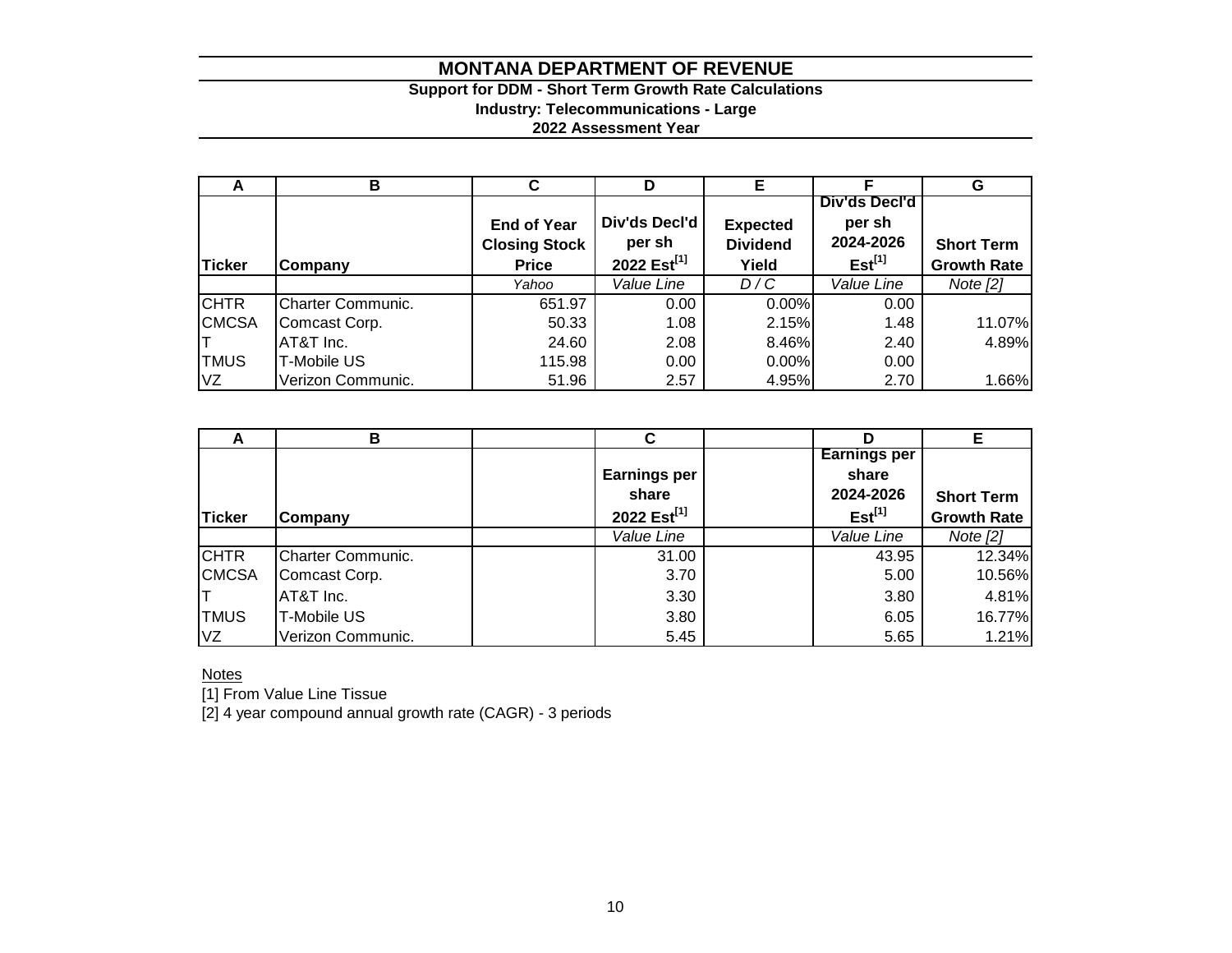#### **Support for DDM - Sustainable Long Term Growth**

**Industry: Telecommunications - Large**

#### **2022 Assessment Year**

|               | Dividend Growth Rate |                                                 |                                                             |                                                           |                          |                               |                                                                         |                              | Stage 1 |                |       |       |       |
|---------------|----------------------|-------------------------------------------------|-------------------------------------------------------------|-----------------------------------------------------------|--------------------------|-------------------------------|-------------------------------------------------------------------------|------------------------------|---------|----------------|-------|-------|-------|
| <b>Ticker</b> | Company              | <b>Year End</b><br><b>Stock</b><br><b>Price</b> | Expected<br>Short-Term<br><b>Dividend</b><br>Growth<br>Rate | <b>Expected</b><br>Long-Term   Expected<br>Growth<br>Rate | <b>Dividend</b><br>Yield | Internal<br>Rate of<br>Return | Implied<br><b>Sustainable</b><br>Long-Term<br><b>Growth Rate</b><br>(g) | <b>Initial</b><br>Investment | $D_1$   | D <sub>2</sub> | $D_3$ | $D_4$ | $D_5$ |
|               |                      | Yahoo                                           | Note $[1]$                                                  | Note $[2]$                                                | $D_1/P_0$                | $D_1:D_{500}$                 | $Ke = IRR$ of $g = IRR - Div.$<br>Yield                                 |                              |         |                |       |       |       |
| <b>CHTR</b>   | Charter Communic.    | 651.97                                          | $0.00\%$                                                    | 4.70%                                                     | $0.00\%$                 |                               |                                                                         | (651.97)                     | 0.00    | 0.00           | 0.00  | 0.00  | 0.00  |
|               | CMCSA Comcast Corp.  | 50.33                                           | 11.07%                                                      | 4.70%                                                     | 2.15%                    | 9.38%                         | 7.23%                                                                   | (50.33)                      | 1.08    | 1.20           | 1.33  | 1.48  | 1.64  |
|               | AT&T Inc.            | 24.60                                           | 4.89%                                                       | 4.70%                                                     | 8.46%                    | 13.29%                        | 4.84%                                                                   | (24.60)                      | 2.08    | 2.18           | 2.29  | 2.40  | 2.52  |
| <b>TMUS</b>   | T-Mobile US          | 115.98                                          | $0.00\%$                                                    | 4.70%                                                     | $0.00\%$                 |                               |                                                                         | (115.98)                     | 0.00    | 0.00           | 0.00  | 0.00  | 0.00  |
| VZ            | Verizon Communic.    | 51.96                                           | .66%                                                        | 4.70%                                                     | 4.95%                    | 8.10%                         | 3.15%                                                                   | (51.96)                      | 2.57    | 2.61           | 2.66  | 2.70  | 2.74  |

|               | Earnings Growth Rate |                                          |                                                             |                                                           |                          |                               |                                                                          |                              | Stage 1 |                |       |       |       |
|---------------|----------------------|------------------------------------------|-------------------------------------------------------------|-----------------------------------------------------------|--------------------------|-------------------------------|--------------------------------------------------------------------------|------------------------------|---------|----------------|-------|-------|-------|
| <b>Ticker</b> | Company              | Year End<br><b>Stock</b><br><b>Price</b> | Expected<br><b>Short-Term</b><br>Earnings<br>Growth<br>Rate | <b>Expected</b><br>Long-Term   Expected<br>Growth<br>Rate | <b>Dividend</b><br>Yield | Internal<br>Rate of<br>Return | Implied<br><b>Sustainable</b><br>Long-Term<br><b>Growth Ratel</b><br>(g) | <b>Initial</b><br>Investment | $D_1$   | D <sub>2</sub> | $D_3$ | $D_4$ | $D_5$ |
|               |                      | Yahoo                                    | Note [1]                                                    | Note [2]                                                  | $D_1/P_0$                | $D_1:D_{500}$                 | $Ke = IRR$ of $g = IRR - Div.$<br>Yield                                  |                              |         |                |       |       |       |
| <b>CHTR</b>   | Charter Communic.    | 651.97                                   | 12.34%                                                      | 4.70%                                                     | 0.00%                    |                               |                                                                          | (651.97)                     | 0.00    | 0.00           | 0.00  | 0.00  | 0.00  |
|               | CMCSA Comcast Corp.  | 50.33                                    | 10.56%                                                      | 4.70%                                                     | 2.15%                    | 9.13%                         | 6.99%                                                                    | (50.33)                      | 1.08    | 1.19           | 1.32  | 1.46  | 1.61  |
|               | AT&T Inc.            | 24.60                                    | 4.81%                                                       | 4.70%                                                     | 8.46%                    | 13.24%                        | 4.78%                                                                    | (24.60)                      | 2.08    | 2.18           | 2.29  | 2.40  | 2.51  |
| <b>TMUS</b>   | T-Mobile US          | 115.98                                   | 16.77%                                                      | 4.70%                                                     | $0.00\%$                 |                               |                                                                          | (115.98)                     | 0.00    | 0.00           | 0.00  | 0.00  | 0.00  |
| VZ            | Verizon Communic.    | 51.96                                    | .21%                                                        | 4.70%                                                     | 4.95%                    | 7.90%                         | 2.95%                                                                    | (51.96)                      | 2.57    | 2.60           | 2.63  | 2.66  | 2.70  |

#### Notes

[1] From worksheet: DDM Short Term Growth Rate Calculations

[2] From worksheet: Inflation & Real Growth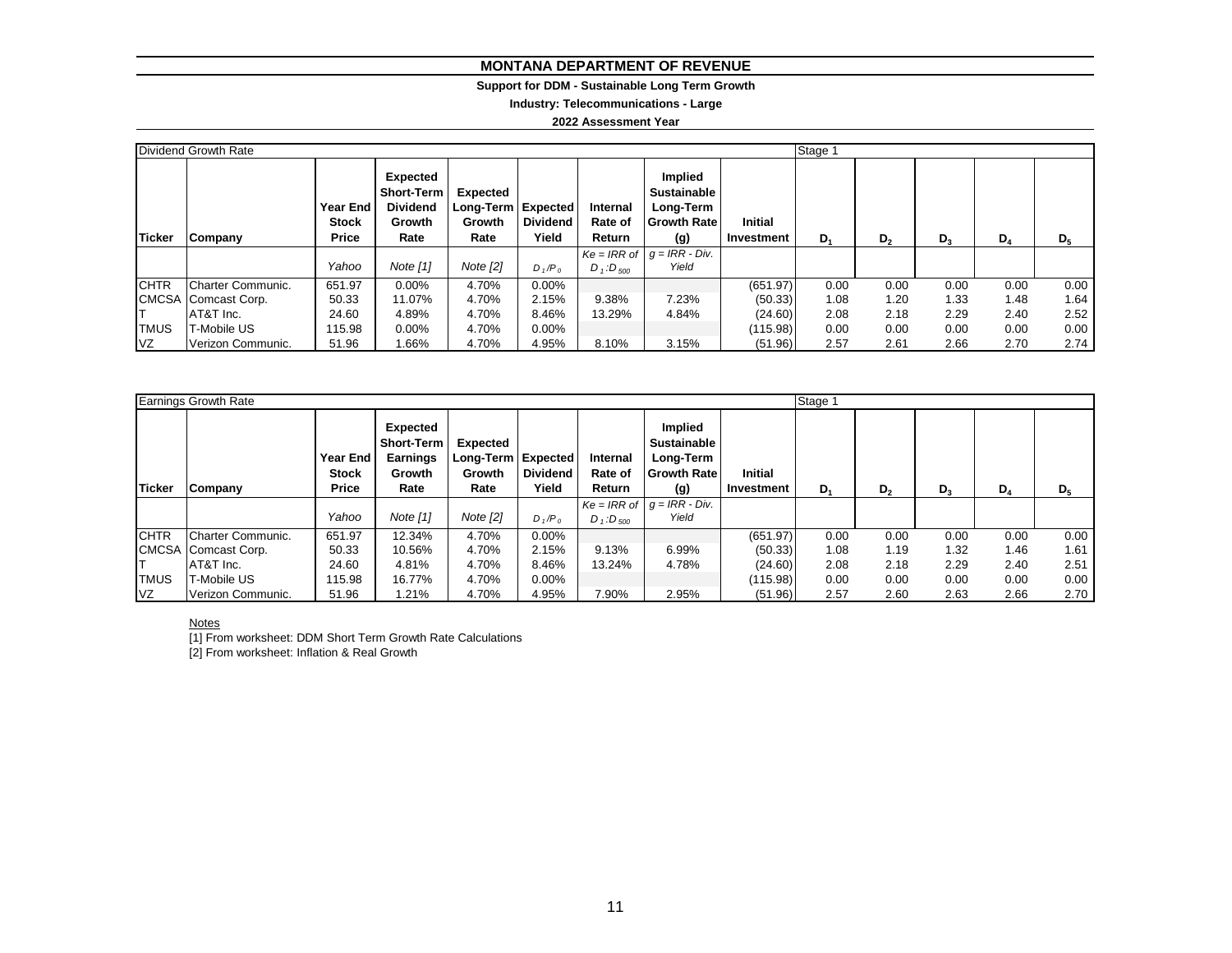#### **MONTANA DEPARTMENT OF REVENUE MONTANA DEPARTMENT OF REVENUE**

#### **Support for DDM - Sustainable Long Term Growth Support for DDM - Sustainable Long Term Growth**

**Industry: Telecommunications - Large Industry: Telecommunications - Large**

| Dividend Stage 2 |       |       |       |       |          |          |          |          |          |          |          |          |          |          |          | Stage 3  |          |                   |
|------------------|-------|-------|-------|-------|----------|----------|----------|----------|----------|----------|----------|----------|----------|----------|----------|----------|----------|-------------------|
| <b>Ticker</b>    | $D_6$ | $D_7$ | $D_8$ | $D_9$ | $D_{10}$ | $D_{11}$ | $D_{12}$ | $D_{13}$ | $D_{14}$ | $D_{15}$ | $D_{16}$ | $D_{17}$ | $D_{18}$ | $D_{19}$ | $D_{20}$ | $D_{21}$ | $D_{22}$ | $D_{500}$         |
| <b>CHTR</b>      | 0.00  | 0.00  | 0.00  | 0.00  | 0.00     | 0.00     | 0.00     | 0.00     | 0.00     | 0.00     | 0.00     | 0.00     | 0.00     | 0.00     | 0.00     | 0.00     | 0.00     |                   |
| <b>CMCSA</b>     | 1.82  | 2.01  | 2.23  | 2.46  | 2.73     | 3.02     | 3.34     | 3.69     | 4.09     | 4.52     | 5.00     | 5.54     | 6.13     | 6.78     | 7.50     | 7.85     | 8.22     | 28, 151, 483, 815 |
|                  | 2.64  | 2.77  | 2.90  | 3.04  | 3.19     | 3.35     | 3.51     | 3.68     | 3.86     | 4.05     | 4.25     | 4.46     | 4.67     | 4.90     | 5.14     | 5.38     | 5.63     | 19,288,803,932    |
| <b>TMUS</b>      | 0.00  | 0.00  | 0.00  | 0.00  | 0.00     | 0.00     | 0.00     | 0.00     | 0.00     | 0.00     | 0.00     | 0.00     | 0.00     | 0.00     | 0.00     | 0.00     | 0.00     | 0                 |
| VZ               | 2.80  | 2.85  | 2.90  | 2.95  | 3.01     | 3.07     | 3.12     | 3.18     | 3.24     | 3.30     | 3.36     | 3.42     | 3.49     | 3.55     | 3.62     | 3.79     | 3.97     | 13,584,651,538    |

| Earnings Stage 2 |       |                |       |       |          |          |          |          |          |          |          |          |          |          |          | Stage 3  |          |                |
|------------------|-------|----------------|-------|-------|----------|----------|----------|----------|----------|----------|----------|----------|----------|----------|----------|----------|----------|----------------|
| <b>Ticker</b>    | $D_6$ | D <sub>7</sub> | $D_8$ | $D_9$ | $D_{10}$ | $D_{11}$ | $D_{12}$ | $D_{13}$ | $D_{14}$ | $D_{15}$ | $D_{16}$ | $D_{17}$ | $D_{18}$ | $D_{19}$ | $D_{20}$ | $D_{21}$ | $D_{22}$ | $D_{500}$      |
|                  |       |                |       |       |          |          |          |          |          |          |          |          |          |          |          |          |          |                |
| <b>CHTR</b>      | 0.00  | 0.00           | 0.00  | 0.00  | 0.00     | 0.00     | 0.00     | 0.00     | 0.00     | 0.00     | 0.00     | 0.00     | 0.00     | 0.00     | 0.00     | 0.00     | 0.00     | υ              |
| <b>CMCSA</b>     | 1.78  | 1.96           | 2.16  | 2.38  | 2.62     | 2.88     | 3.18     | 3.50     | 3.86     | 4.25     | 4.68     | 5.16     | 5.68     | 6.26     | 6.90     | 7.22     | 7.56     | 25,880,854,814 |
|                  | 2.63  | 2.76           | 2.89  | 3.03  | 3.17     | 3.33     | 3.49     | 3.66     | 3.83     | 4.01     | 4.21     | 4.41     | 4.62     | 4.84     | 5.08     | 5.32     | 5.57     | 19,056,160,714 |
| <b>TMUS</b>      | 0.00  | 0.00           | 0.00  | 0.00  | 0.00     | 0.00     | 0.00     | 0.00     | 0.00     | 0.00     | 0.00     | 0.00     | 0.00     | 0.00     | 0.00     | 0.00     | 0.00     | $\Omega$       |
| <b>VZ</b>        | 2.74  | 2.77           | 2.81  | 2.86  | 2.90     | 2.94     | 2.98     | 3.02     | 3.07     | 3.11     | 3.16     | 3.20     | 3.25     | 3.29     | 3.34     | 3.50     | 3.66     | 12,543,944,049 |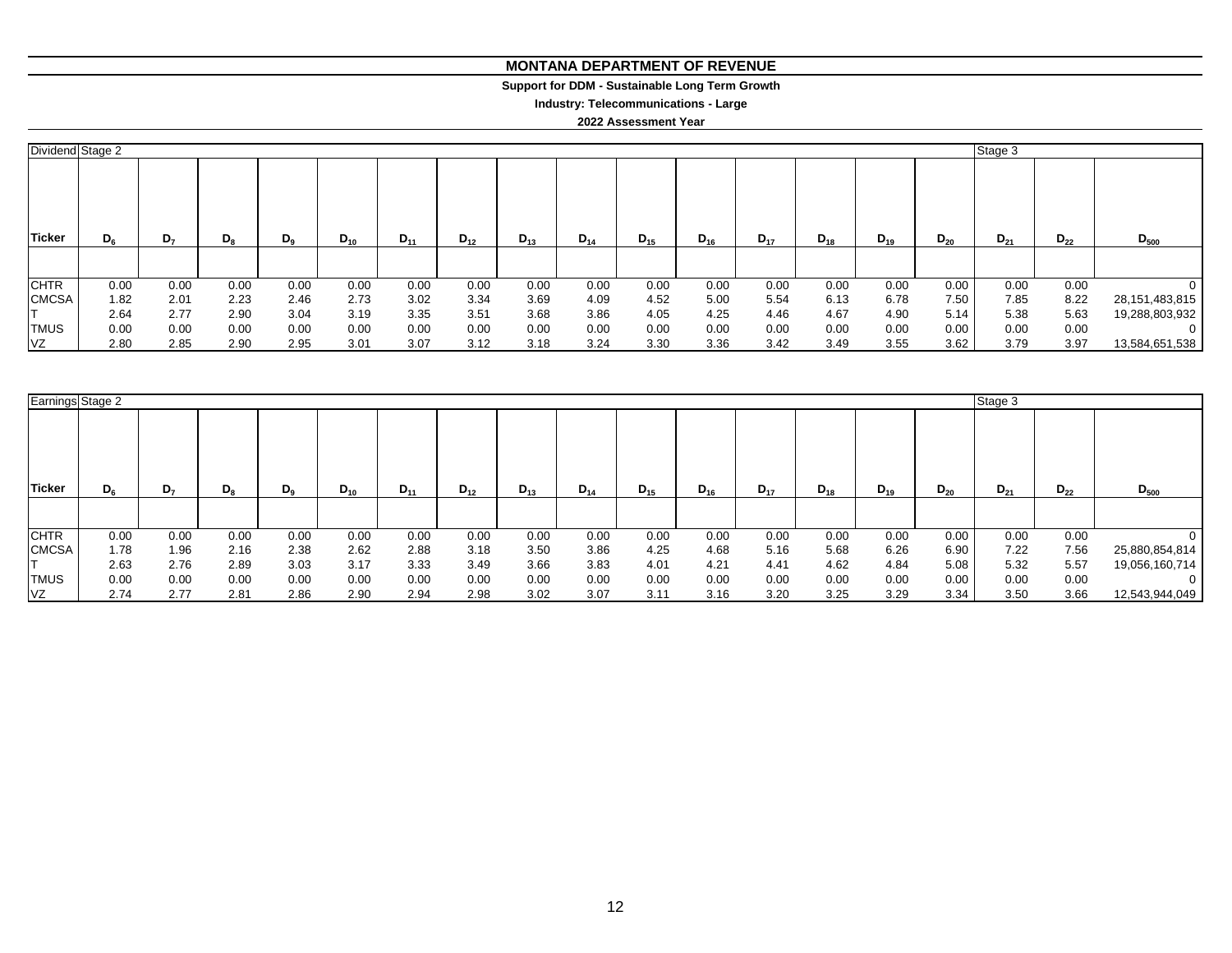#### **Support for Yield Capitalization Rate - Debt Rating**

**Industry: Telecommunications - Large**

| A               | в                        | C               | D                | Е                | F               |
|-----------------|--------------------------|-----------------|------------------|------------------|-----------------|
|                 |                          |                 |                  | Moody's          |                 |
| <b>Ticker</b>   |                          | <b>Industry</b> | <b>Financial</b> | <b>Long Term</b> | <b>Yield to</b> |
|                 | <b>Symbol Company</b>    | Group           | <b>Strength</b>  | Rating           | <b>Maturity</b> |
|                 |                          | Value Line      | Value Line       | Moodys.com       |                 |
| <b>CHTR</b>     | <b>Charter Communic.</b> | <b>CABLETV</b>  | $B++$            | Ba2              | 5.31%           |
| <b>CMCSA</b>    | Comcast Corp.            | <b>CABLETV</b>  | A+               | A <sub>3</sub>   | 3.04%           |
|                 | AT&T Inc.                | <b>TELESERV</b> | A                | Baa2             | 3.37%           |
| <b>TMUS</b>     | T-Mobile US              | <b>TELESERV</b> | B+               | Ba1              | 5.31%           |
| VZ              | Verizon Communic.        | <b>TELESERV</b> | A++              | Baa1             | 3.37%           |
| Average         |                          |                 |                  |                  | 4.08%           |
| <b>Median</b>   |                          |                 |                  |                  | 3.37%           |
|                 | <b>Trimmed Average</b>   |                 |                  |                  | 4.02%           |
| High            |                          |                 |                  |                  | 5.31%           |
| Low             |                          |                 |                  |                  | 3.04%           |
| <b>Selected</b> |                          |                 |                  |                  | 4.08%           |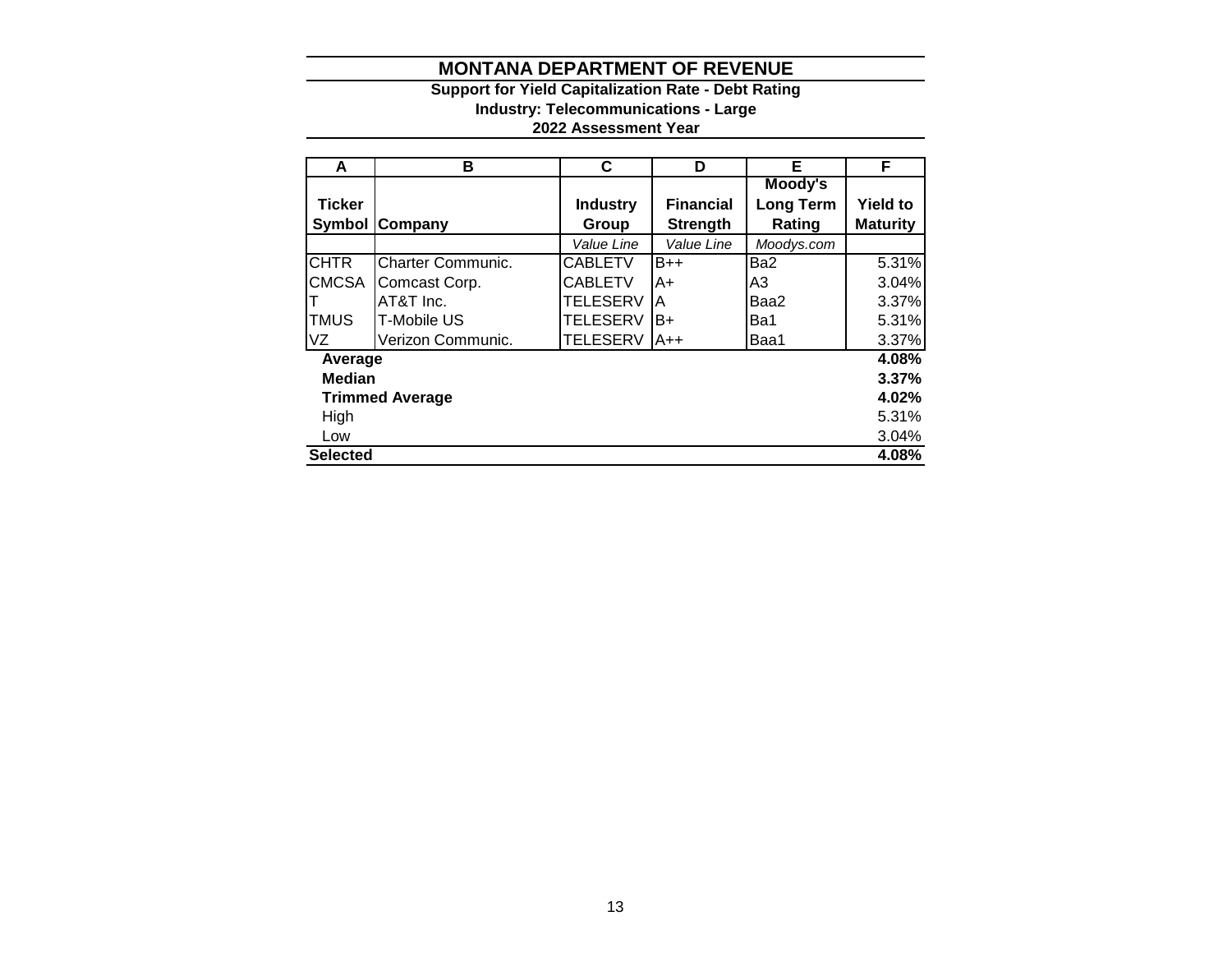**Support for Direct Capitalization - Equity Capitalization Rates**

**Industry: Telecommunications - Large**

|                 | в                      | C.             |                    |                   |                          | G     | н.          |            |                               | Κ                                              |      |               |                                 | O                        |                     | Q           |             |
|-----------------|------------------------|----------------|--------------------|-------------------|--------------------------|-------|-------------|------------|-------------------------------|------------------------------------------------|------|---------------|---------------------------------|--------------------------|---------------------|-------------|-------------|
|                 |                        | End of<br>Year |                    |                   |                          |       | Ke          | Ke         |                               |                                                |      |               | Ke<br><b>Estimate -</b><br>Cash | Ke<br>Estimate -<br>Cash |                     |             |             |
|                 |                        | <b>Closing</b> |                    |                   |                          |       | Estimate -  |            | <b>Estimate - VL Historic</b> | <b>VL Est</b>                                  |      | <b>VL Est</b> | <b>Flow</b>                     | <b>Flow</b>              |                     | <b>Book</b> |             |
| <b>Ticker</b>   |                        | Stock          | <b>VL Historic</b> |                   | VL Historic   VL Est P/E |       | Earnings    |            |                               | Earnings   Cash Flow   Cash Flow   VL Historic |      | <b>P/CF</b>   | (Hist.                          | (Est.                    | <b>Market Value</b> | Value       |             |
|                 | Symbol Company         | Price          | <b>EPS</b>         | <b>VL Est EPS</b> | <b>P/E Ratio</b>         | Ratio | (Hist. P/E) | (Est. P/E) |                               | Per Share   Per Share   P/CF Ratio             |      | Ratio         | P(CF)                           | P(CF)                    | of Equity           | of Equity   | <b>MTBR</b> |
|                 |                        | Yahoo          | Value Line         | Value Line        | C/D                      | C/E   | 1/F         | 1/G        |                               | Value Line   Value Line                        | C/J  | C/K           | 1/L                             | 1/M                      | Price x Shrs        | $10-K$      | P/Q         |
| <b>CHTR</b>     | Charter Communic.      | 651.97         | 24.83              | 31.00             | 26.26                    | 21.03 | 3.81%       | 4.75%      | 81.04                         | 87.75                                          | 8.05 | 7.43          | 12.43%                          | 13.46%                   | 112,622             | 14,050      | 8.02        |
| <b>CMCSA</b>    | Comcast Corp.          | 50.33          | 3.24               | 3.70              | 15.53                    | 13.60 | 6.44%       | 7.35%      | 5.84                          | 6.50                                           | 8.62 | 7.74          | 11.60%                          | 12.91%                   | 228,157             | 96,092      | 2.37        |
|                 | AT&T Inc.              | 24.60          | 3.18               | 3.30              | 7.74                     | 7.45  | 12.93%      | 13.41%     | 7.21                          | 6.55                                           | 3.41 | 3.76          | 29.31%                          | 26.63%                   | 175,670             | 161,673     | 1.09        |
| <b>TMUS</b>     | T-Mobile US            | 115.98         | 2.41               | 3.80              | 48.12                    | 30.52 | 2.08%       | 3.28%      | 14.80                         | 16.00                                          | 7.84 | 7.25          | 12.76%                          | 13.80%                   | 144,884             | 65,344      | 2.22        |
| VZ              | Verizon Communic.      | 51.96          | 5.40               | 5.45              | 9.62                     | 9.53  | 10.39%      | 10.49%     | 8.94                          | 9.15                                           | 5.81 | 5.68          | 17.21%                          | 17.61%                   | 215,017             | 67,842      | 3.17        |
| Average         |                        |                |                    |                   | 21.45                    | 16.43 | 7.13%       | 7.86%      |                               |                                                | 6.74 | 6.37          | 16.66%                          | 16.88%                   |                     |             | 3.37        |
| Median          |                        |                |                    |                   | 15.53                    | 13.60 | 6.44%       | 7.35%      |                               |                                                | 7.84 | 7.25          | 12.76%                          | 13.80%                   |                     |             | 2.37        |
|                 | <b>Trimmed Average</b> |                |                    |                   | 17.14                    | 14.72 | 6.88%       | 7.53%      |                               |                                                | 7.23 | 6.79          | 14.13%                          | 14.95%                   |                     |             | 1.77        |
| High            |                        |                |                    |                   | 48.12                    | 30.52 | 12.93%      | 13.41%     |                               |                                                | 8.62 | 7.74          | 29.31%                          | 26.63%                   |                     |             | 8.02        |
| Low             |                        |                |                    |                   | 7.74                     | 7.45  | 2.08%       | 3.28%      |                               |                                                | 3.41 | 3.76          | 11.60%                          | 12.91%                   |                     |             | 1.09        |
| <b>Selected</b> |                        |                |                    |                   |                          |       |             | 7.30%      |                               |                                                |      |               |                                 | 14.65%                   |                     |             | 1.80        |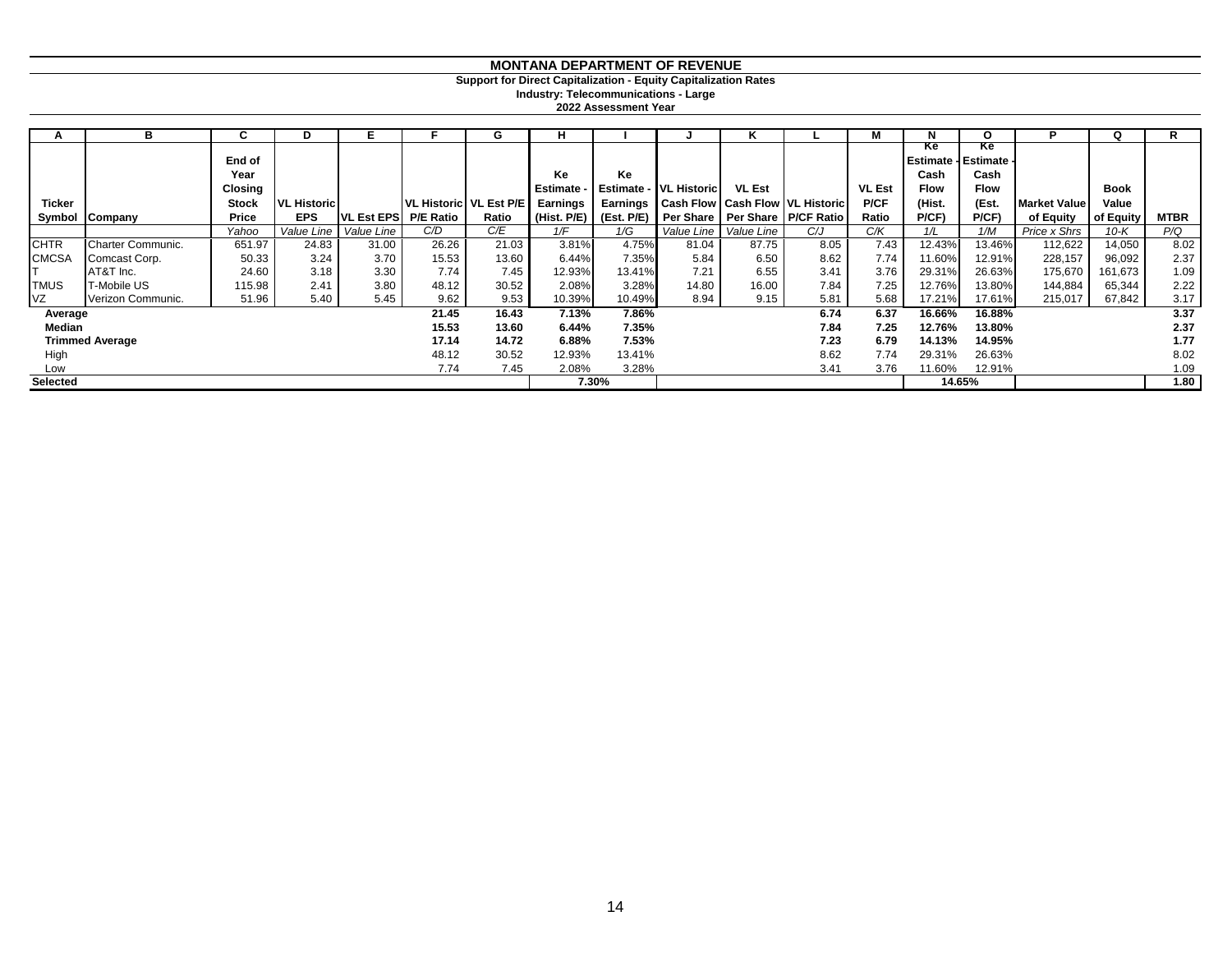# **Support for Direct Capitalization Cost of Debt Component - Calculated Current Yield**

**Industry: Telecommunications - Large**

**2022 Assessment Year**

#### *(\$ in Millions)*

| A                    | B                      | C                   | D                    | F                    | F                   | G                   | H.                |                      |             |
|----------------------|------------------------|---------------------|----------------------|----------------------|---------------------|---------------------|-------------------|----------------------|-------------|
|                      |                        | <b>Current Year</b> | <b>Previous Year</b> | <b>Previous Year</b> | <b>Current Year</b> | <b>Current Year</b> | Average           | <b>Current Yield</b> | <b>MTBR</b> |
| Ticker               | <b>Company</b>         | Interest Exp.       | <b>MV LT Debt</b>    | <b>BV LT Debt</b>    | <b>MV LT Debt</b>   | <b>BV LT Debt</b>   | <b>MV LT Debt</b> |                      |             |
|                      |                        | 10-K                | 10-K                 | 10-K                 | 10-K                | 10-K                | $(D+F)/2$         | (C/H)                | (F/G)       |
| <b>CHTR</b>          | Charter Communic.      | 4,037               | 94,226               | 82,752               | 99,641              | 91,561              | 96,934            | 4.16%                | 1.09        |
| <b>CMCSA</b>         | Comcast Corp.          | 4,281               | 125,600              | 103,760              | 109,300             | 94,850              | 117,450           | 3.64%                | 1.15        |
|                      | AT&T Inc.              | 6,884               | 189,260              | 157,245              | 204,439             | 178,695             | 196,850           | 3.50%                | 1.14        |
| <b>TMUS</b>          | T-Mobile US            | 3,362               | 78,202               | 71,125               | 78,377              | 74,193              | 78,290            | 4.29%                | 1.06        |
| VZ                   | Verizon Communic.      | 3,485               | 158,036              | 129,062              | 170,530             | 150,868             | 164,283           | 2.12%                | 1.13        |
| <b>All Companies</b> |                        | 22,049              |                      |                      | 662,287             | 590,167             | 653,806           | 3.37%                | 1.12        |
| Average              |                        |                     |                      |                      |                     |                     |                   | 3.54%                | 1.11        |
| <b>Median</b>        |                        |                     |                      |                      |                     |                     |                   | 3.64%                | 1.13        |
|                      | <b>Trimmed Average</b> |                     |                      |                      |                     |                     |                   | 3.77%                | 1.12        |
| High                 |                        |                     |                      |                      |                     |                     |                   | 4.29%                | 1.15        |
| Low                  |                        |                     |                      |                      |                     |                     |                   | 2.12%                | 1.06        |
| <b>Selected</b>      |                        |                     |                      |                      |                     |                     |                   | 3.75%                | 1.12        |